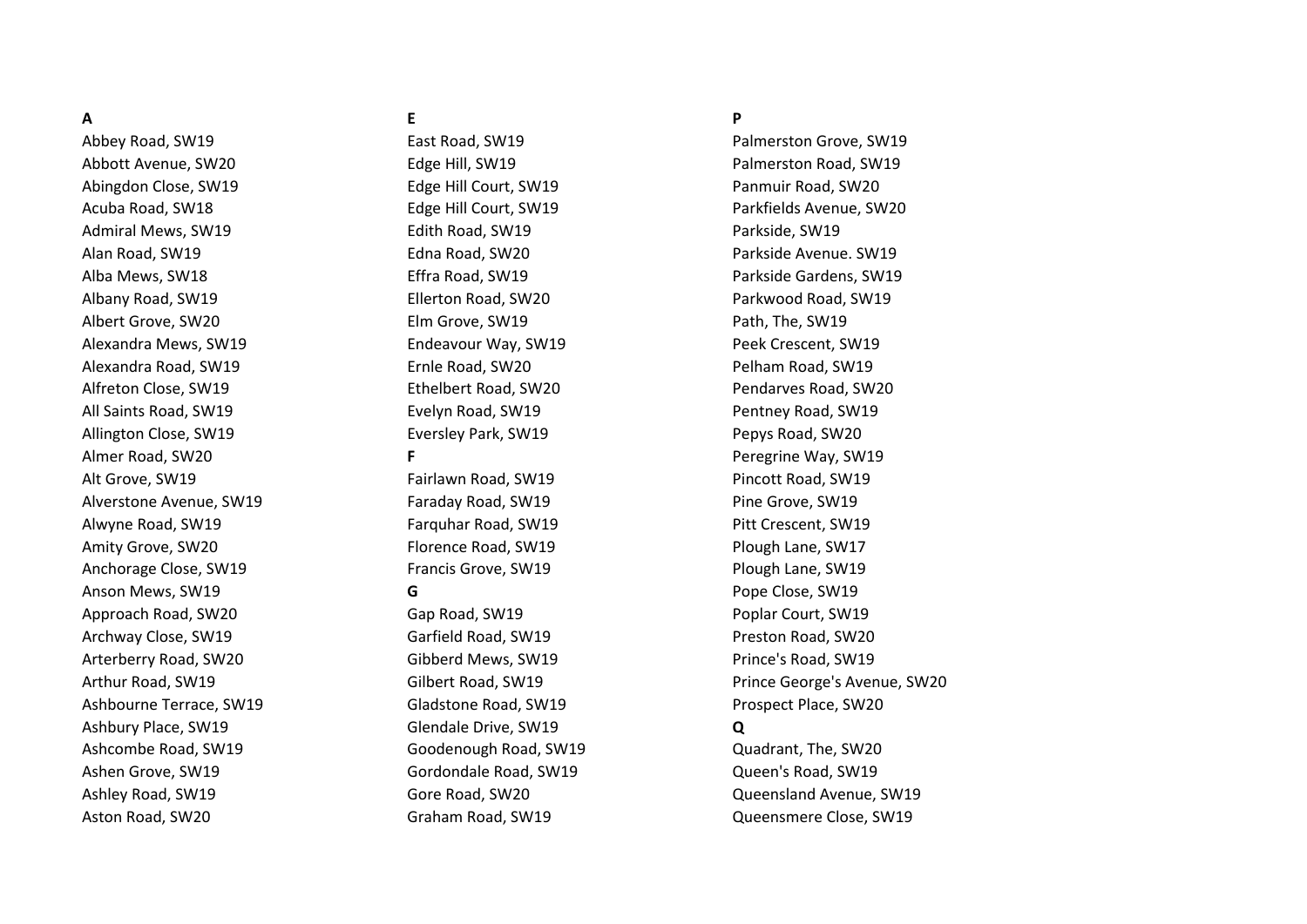Atherton Drive, SW19 **Grange, The, SW19** Grange, The, SW19 **Queensmere Road, SW19** Atkinson Close, SW20 **Grange Park Place, SW20** Grange Park Place, SW20 **Quicks Road, SW19** Atkinson Morley Hosp Grounds, SW20 Granville Road, SW19 Quintin Avenue, SW20 Autumn Close, SW19 Green, The, SW19 **R** Avebury Road, SW19 Greenoak Way, SW19 Ravensbury Road, SW18 Avenue Road, SW20 **Gresham Way, SW19** Ravensbury Terrace, SW18 Avondale Road, SW19 **Griffiths Road, SW19** Rayleigh Road, SW19

Barham Road, SW20 **H H** Regent Place, SW19 Barton Mews, SW19 Haccombe Road, SW19 Revelstoke Road, SW18

**B** Grosvenor Hill, SW19 Raymond Road, SW19 Balfour Road, SW19 Grove Road, SW19 Rectory Orchard, SW19

Bathgate Road, SW19 **Face Close, SW19** Hailes Close, SW19 **Ricards Road, SW19** Ricards Road, SW19 Bathurst Avenue, SW19 **Hamilton Mews, SW19** Richmond Avenue, SW20 Battle Close, SW19 **Hamilton Road, SW19** Richmond Road, SW20 Beech Close, SW19 Hamilton Road Mews, SW19 Ridgway, SW19 Beltane Drive, SW19 **Hampton Close, SW20** Ridgway Gardens, SW19 Belvedere Avenue, SW19 Hanah Court, SW19 Ridgway Place, SW19 Belvedere Drive, SW19 **Hanover Road, SW19** Ridley Road, SW19 Belvedere Grove, SW19 Harcourt Road, SW19 Riverside Road, SW17 Belvedere Square, SW19 **Hardy Road, SW19** Hardy Road, SW19 **Rodney Place, SW19** Bentley Close, SW19 **Hartfield Crescent, SW19** Rokeby Place, SW20 Berkeley Place, SW19 Hartfield Road, SW19 Rosevine Road, SW20 Bernard Gardens, SW19 Haslemere Avenue, SW18 Rostrevor Road, SW19 Bertram Cottages, SW19 **Havana Road, SW19** Rotherwood Close, SW20 Beulah Road, SW19 Havelock Road, SW19 Rothesay Avenue, SW20 Beverley Avenue, SW20 **Racing Close, SW19** Rowland Way, SW19 Rowland Way, SW19 Beverley Avenue, SW20 **Haydon Park Road, SW19** Royal Close, SW19 Bewley St, SW19 **Haydons Road, SW19** Rush, The, SW19 Birkbeck Road, SW19 **Face, SW19** Haygarth Place, SW19 **Rushmere Place, SW19** Boscombe Road, SW19 **Hayward Close, SW19** Rushmere Road, SW19 Bournemouth Road, SW19 **Heath Mead, SW19** Russell Road, SW19 Bradshaw Close, SW19 **Heights Close, SW20** Rutlish Road, SW19 Braemar Avenue, SW19 **Fragon Close, SW19** Helme Close, SW19 **Rydon Mews, SW19**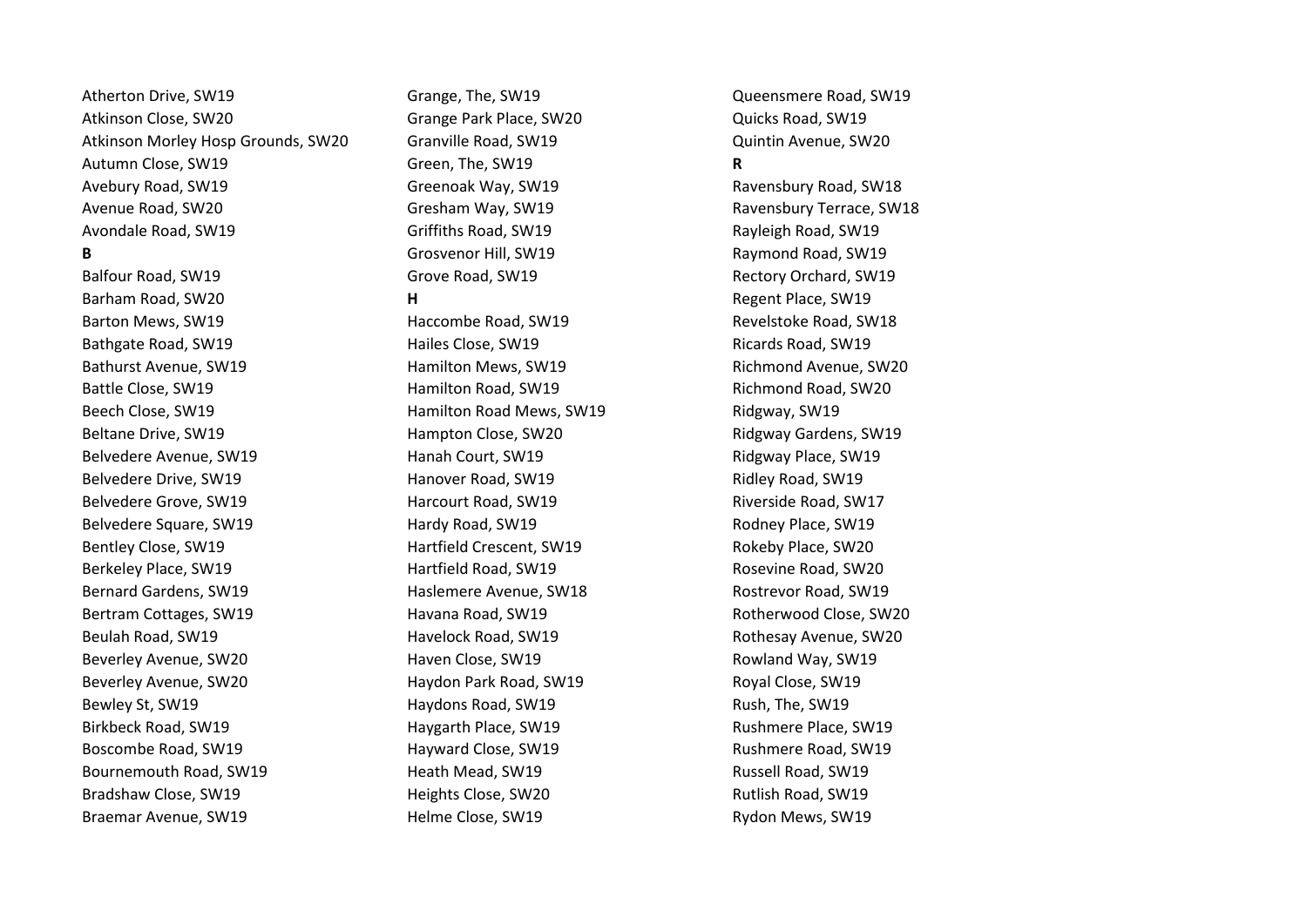Braeside Avenue, SW19 **Reneable State Henfield Road, SW19** Ryfold Road, SW19

Cambridge Close, SW20 Keats Close, SW19 Somerset Avenue, SW20 Cambridge Road, SW20 Kenilworth Avenue, SW19 Somerset Road, SW19 Camp Road, SW19 King's Road, SW19 South Park Road, SW19 Camp View, SW19 South Road, SW19 Road, SW19 South Road, SW19 South Road, SW19 Cannizaro House, SW19 Kingston Road, SW19 Southdown Drive, SW20 Cannizaro Park, SW19 Kingston Road, SW20 Southdown Road, SW20 Cannizaro Road, SW19 Kingswood Road, SW19 Southey Road, SW19 Cardigan Road, SW19 Kinsella Gardens, SW19 Southridge Place, SW20 Carlton Park Avenue, SW20 Kipling Drive, SW19 Southside Common, SW19 Carnegie Place, SW19 Kirkley Road, SW19 Spencer Court, SW20 Caroline Road, SW19 Kohat Road, SW19 Spencer Hill, SW19 Castle Close, SW19 **L** Castle Close, SW19 **L** Spencer Hill Road, SW19

Branksome Road, SW19 Herbert Road, SW19 **S** Brickfield Road, SW19 **High Cedar Drive, SW20** St. Andrew's Close, SW19 Bridges Road, SW19 St. Anne's Mews, SW20 (Bigh Path, SW19 St. Anne's Mews, SW20 Bridges Road Mews, SW19 **High Street, Merton, SW19** St. Aubyn's Avenue, SW19 Brisbane Avenue, SW19 High Street, Wimbledon, SW19 St. George's Road, SW19 Broadway, The, SW19 **High Street Mews, SW19** St. John's Road, SW19 Broadway Court, SW19 **Highbury Road, SW19** St. Mark's Place, SW19 Broadway Place, SW19 **Hillborough Close, SW19** St. Mary's Road, SW19 Brockham Close, SW19 Salisbury Gardens, SW19 Salisbury Gardens, SW19 Bronson Road, SW20 Hillview, SW20 Salisbury Road, SW19 Brooklands Avenue, SW19 Holland Avenue, SW20 Sandringham Avenue, SW20 Burdett Avenue, SW20 Savona Close, SW19 Holmes Road, SW19 Savona Close, SW19 Savona Close, SW19 Burgess Mews, SW19 Home Park Road, SW19 Seymour Road, SW19 Burghley Road, SW19 **Homefield Road, SW19** Sheep Walk Mews, SW19 Burns Close, SW19 **Burns Close, SW19 Hood Road, SW20** Shelley Way, SW19 Burstow Road, SW20 **Shelton Road, SW19** Hotham Road, SW19 Shelton Road, SW19 **C** Botham Road Mews, SW19 Sherwood Road, SW19 Calonne Road, SW19 Hunter Road, SW20 Sir Cyril Black Way, SW19 Camberley Avenue, SW20 **K K** Sinclair Court, SW19

Camelot Close, SW19 **Kenwyn Road, SW20** South Park Gardens, SW19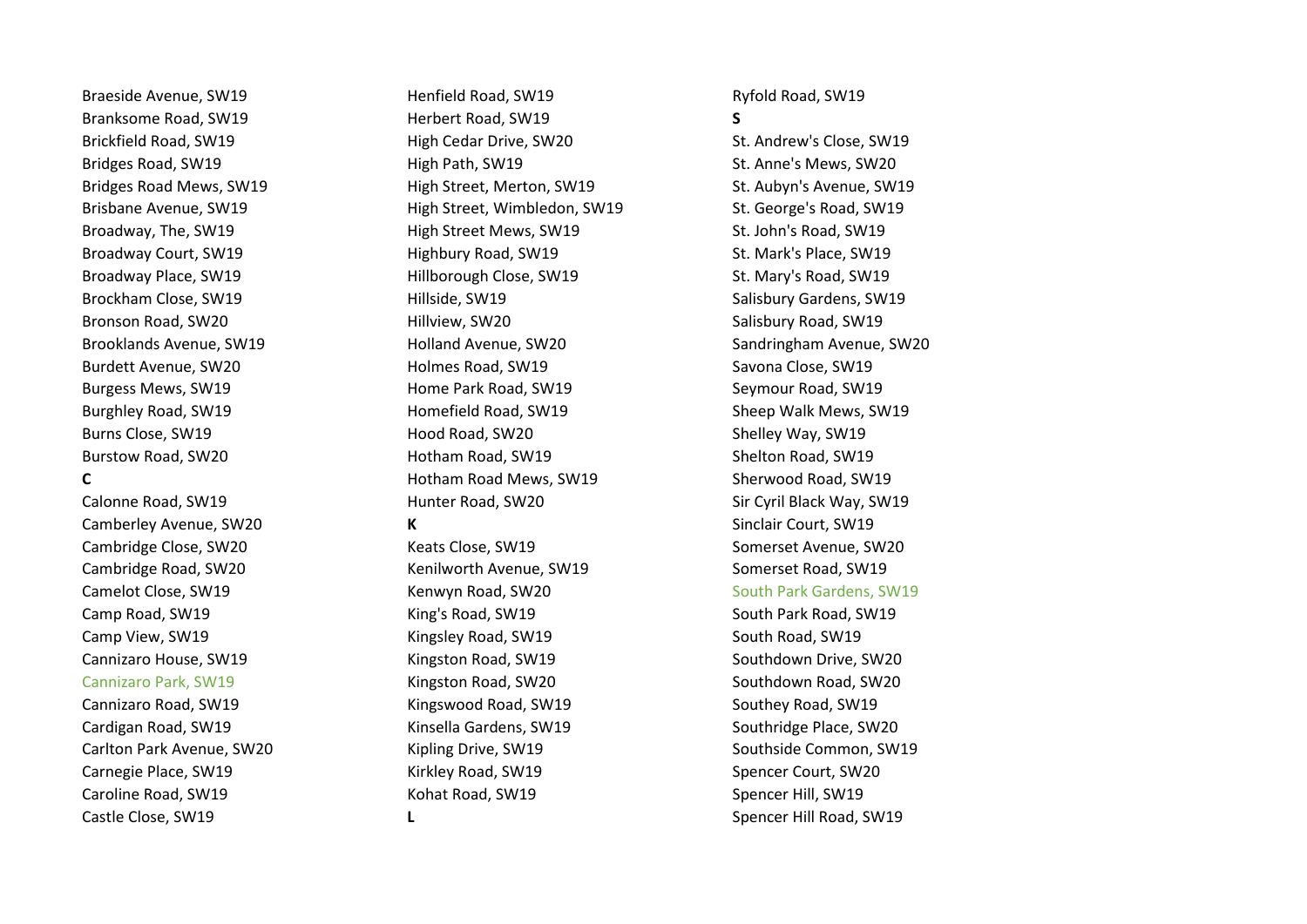Causeway, The, SW19 Lacock Close, SW19 Springfield Road, SW19 Caxton Road, SW19 **Caxton Road, SW19** Lake Road, SW19 **Squires Court, SW19** Squires Court, SW19 Cecil Road, SW19 Lambourne Avenue, SW19 Stane Close, SW19 Cedar Court, SW19 Lambton Road, SW20 Stanley Road, SW19 Cedar Park Gardens, SW19 The Stanton House Close, SW19 Stanton Road, SW20 Chadwick Avenue, SW19 Lancaster Avenue, SW19 Station Road, SW19 Charles Road, SW19 Lancaster Gardens, SW19 Steeple Close, SW19 Chase Side Avenue, SW20 Lancaster Place, SW19 Strachan Place, SW19 Chatsworth Avenue, SW20 Lancaster Road, SW19 Strathearn Road, SW19 Chaucer Way, SW19 Landgrove Road, SW19 Strathmore Road, SW19 Chester Road, SW19 Langham Road, SW20 Stroud Road, SW19 Chestnut Road, SW20 Lansdowne Close, SW20 Stuart Road, SW19 Christopher St James Court, SW19 Lansdowne Road, SW20 Summerstown, SW17 Church Hill, SW19 Latimer Road, SW19 Sunlight Close, SW19 Church Road, SW19 Laurel Road, SW20 Sunnyside, SW19 Clarence Road, SW19 Lauriston Road, SW19 Sycamore Road, SW19 Clement Road, SW19 **Lawson Close, SW19** Clement Road, SW19 **Clement Road, SW19** Clifton Park Avenue, SW20 Leeward Gardens, SW19 Sydney Road, SW20 Clifton Road, SW19 Leopold Avenue, SW19 **T** Cliveden Road, SW19 Leopold Road, SW19 Tabor Grove, SW19 Clockhouse Close, SW19 Leyton Road, SW19 Taunton Avenue, SW20 Coach House Lane, SW19 Lincoln Avenue, SW19 Tennyson Road, SW19 Coach House Mews, SW19 Lindisfarne Road, SW20 Thackeray Close, SW19 Cochrane Road, SW19 Lingfield Road, SW19 Thaxted Place, SW20 Compton Road, SW19 Lordell Place, SW19 Thornton Hill, SW19 Conway Road, SW20 Lower Downs Road, SW20 Thornton Road, SW19 Coombe Gardens, SW20 Lucien Road, SW19 Thornton Road East, SW19 Coombe Lane, SW20 **M** Thurstan Road, SW20 Copper Mill Lane, SW17 Tintern Close, SW19 Malcolm Road, SW19 Tintern Close, SW19 Copse Hill, SW20 Mandeville Close, SW20 Tolverne Road, SW20 Corbiere Court, SW19 Mansel Road, SW19 Toynbee Road, SW20 Cottenham Drive, SW20 Margin Drive, SW19 Trafalgar Road, SW19

Castle Way, SW19 **Castle Way, SW19** Laburnum Road, SW19 Spencer Road, SW20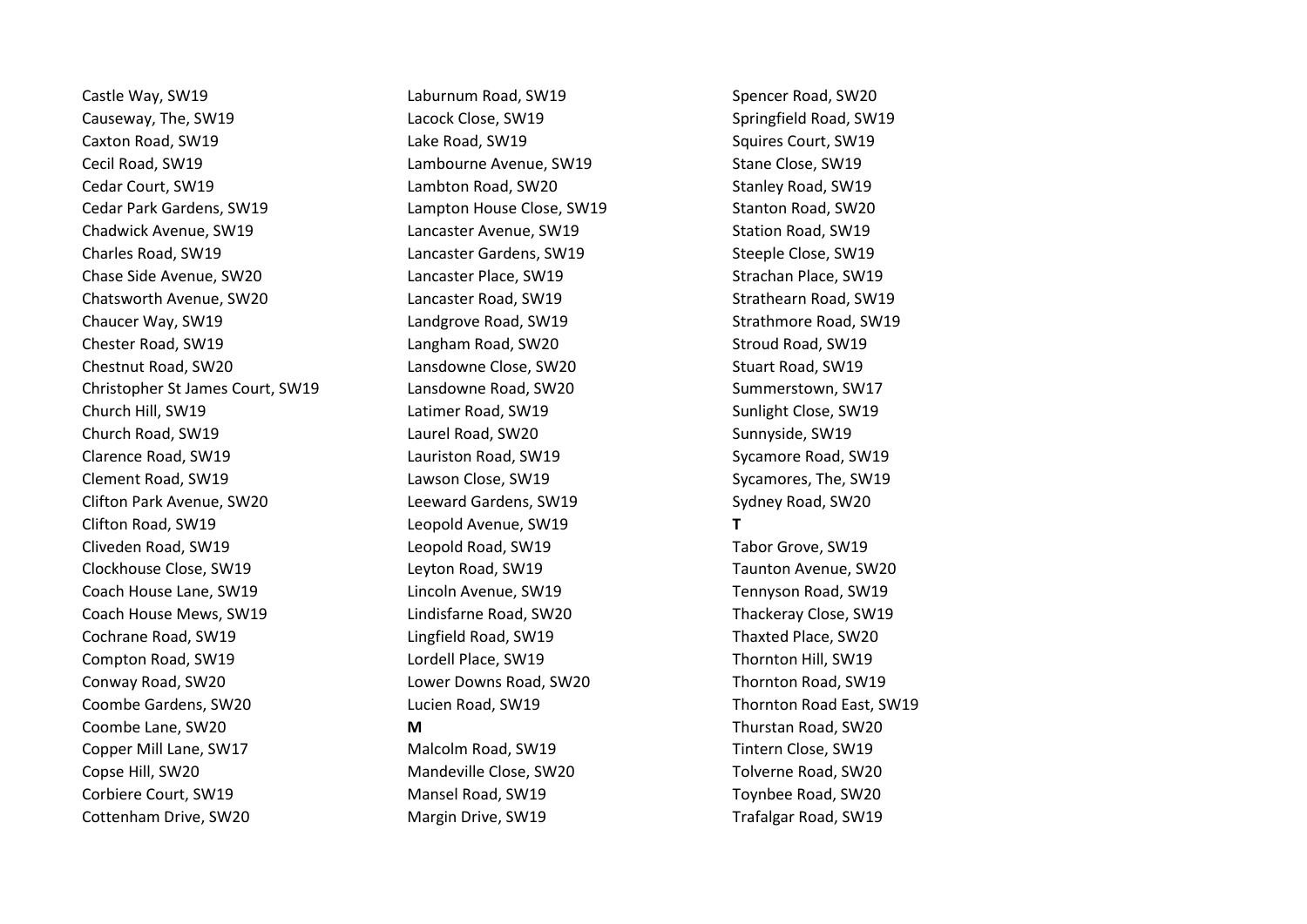Doel Close, SW19 Nelson Road, SW19 Wimbledon Park

Cottenham Park Allotments, SW20 Marryat Place, SW19 Trevor Road, SW19 Cottenham Park Road, SW20 Marryat Road, SW19 Trewince Road, SW20 Cottenham Place, SW20 Mason Close, SW20 Trinity Road, SW19 Courthope Road, SW19 Mason's Yard, SW19 **V** Courthope Villas, SW19 Mayfield Road, SW19 Vernon Avenue, SW20 Cowdrey Road, SW19 McKay Road, SW20 Victoria Crescent, SW19 Cowper Road, SW19 Meadow Road, SW19 Victory Road, SW19 Cranbrook Road, SW19 Melbourne Road, SW19 Vineyard Hill Road, SW19 Cranford Close, SW20 Melbury Gardens, SW20 **W** Craven Gardens, SW19 Melrose Avenue, SW19 Waldemar Road, SW19 Crescent, The, SW19 Melville Avenue, SW20 Walham Rise, SW19 Crescent Gardens, SW19 Merantun Way, SW19 Walnut Tree Cottages, SW19 Crescent Road, SW20 *North side only* Wandle Bank, SW19 Croft Road, SW19 Merton Hall Gardens, SW20 Wandle Park, SW19 Cromwell Road, SW19 Merton Hall Road, SW19 Warren Farm Ride, SW19 Crooked Billet, SW19 Merton High St, SW19 Waterside Way, SW17 Cross Road, SW19 Merton Park Parade, SW19 Weir Road, SW19 Cumberland Close, SW20 Merton Road, SW19 Welford Place, SW19 Currie Hill Close, SW19 Midmoor Road, SW19 Wellington Road, SW19 **D** Mill Road, SW19 West Barnes Lane, SW20 Dairy Walk, SW19 Milner Road, SW19 *Coombe Lane to railway only* Dane Road, SW19 Milton Road, SW19 Milton Road, SW19 West Place, SW19 Darlaston Road, SW19 Mina Road, SW19 West Side Common, SW19 Dawlish Avenue, SW18 Moffat Court, SW19 Westcoombe Avenue, SW20 Deburgh Road, SW19 Montague Road, SW19 Whitfield Court, SW20 Deepdale, SW19 Montana Road, SW20 Wilberforce Way, SW19 Delamere Road, SW20 Morden Road, SW19 Wilfred Owen Close, SW19 Denmark Avenue, SW19 *Between Sth Wim Stn & Merantun Way* William Road, SW19 Denmark Road, SW19 Mount Road, SW19 Wilton Crescent, SW19 Dennis Park Crescent, SW20 Murray Road, SW19 Wilton Grove, SW19 Derby Road, SW19 **N** Wimbledon Bridge, SW19 Devas Road, SW20 Nelson Grove Road, SW19 Wimbledon Hill Road, SW19